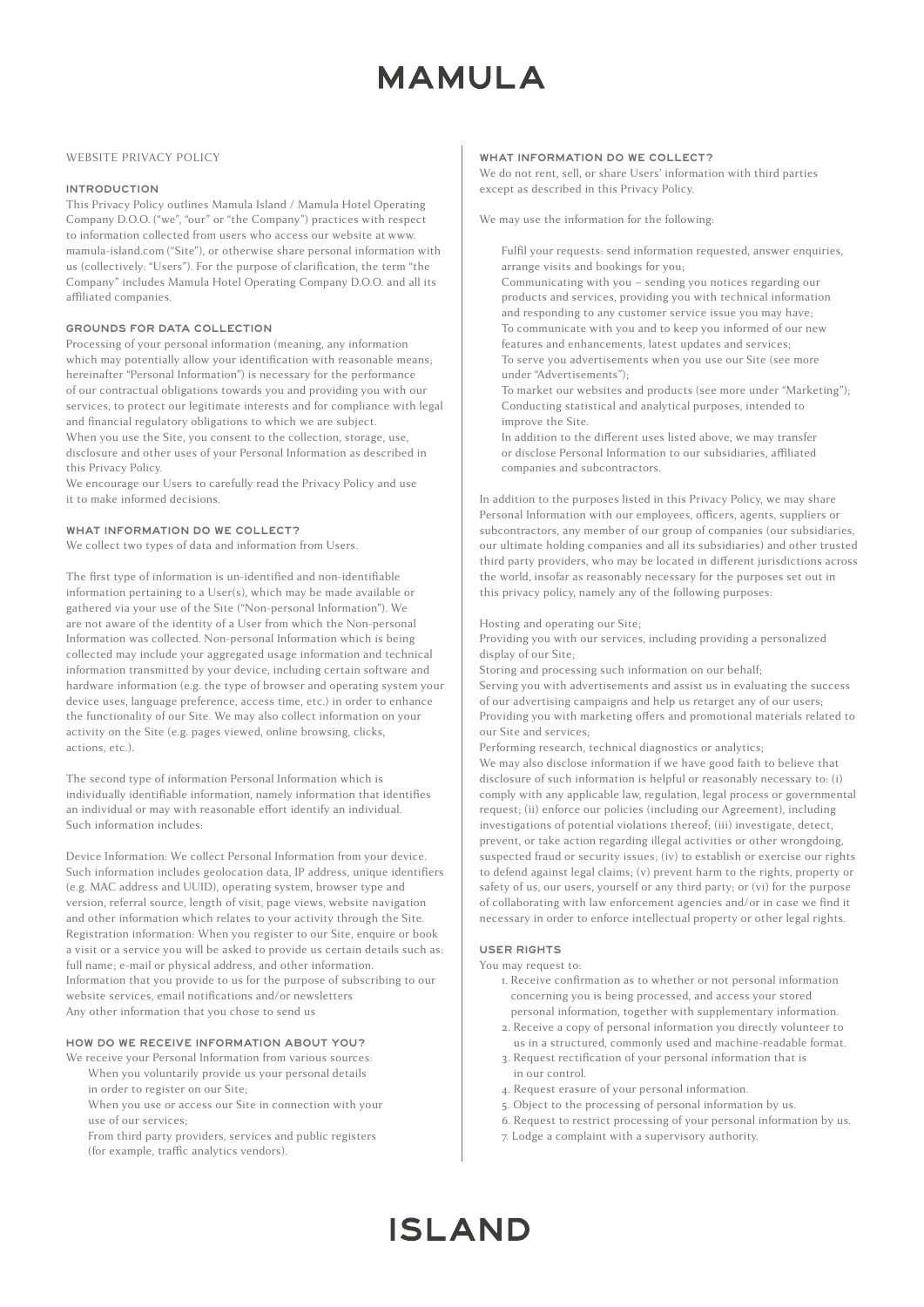# **MAMUIA**

However, please note that these rights are not absolute, and may be subject to our own legitimate interests and regulatory requirements.

If you wish to exercise any of the aforementioned rights, or receive more information, please contact our Data Protection Officer ("DPO") using the details provided below:

## [info@mamula-island.com](mailto:info%40mamula-island.com?subject=)

## **RETENTION**

We will retain your personal information for as long as necessary to provide our services, and as necessary to comply with our legal obligations, resolve disputes, and enforce our policies. Retention periods will be determined taking into account the type of information that is collected and the purpose for which it is collected, bearing in mind the requirements applicable to the situation and the need to destroy outdated, unused information at the earliest reasonable time. Under applicable regulations, we will keep records containing client personal data, account opening documents, communications and anything else as required by applicable laws and regulations.

We may rectify, replenish or remove incomplete or inaccurate information, at any time and at our own discretion.

#### COOKIES

We and our trusted partners use cookies and other technologies in our related services, including when you visit our Site or access our services.

A "cookie" is a small piece of information that a website assigns to your device while you are viewing a website. Cookies are very helpful and can be used for various different purposes. These purposes include allowing you to navigate between pages efficiently, enable automatic activation of certain features, remembering your preferences and making the interaction between you and our Services quicker and easier. Cookies are also used to help ensure that the advertisements you see are relevant to you and your interests and to compile statistical data on your use of our Services.

The Site uses the following types of cookies:

- a. 'session cookies' which are stored only temporarily during a browsing session in order to allow normal use of the system and are deleted from your device when the browser is closed;
- b. 'persistent cookies' which are read only by the Site, saved on your computer for a fixed period and are not deleted when the browser is closed. Such cookies are used where we need to know who you are for repeat visits, for example to allow us to store your preferences for the next sign-in;
- c. 'third party cookies' which are set by other online services who run content on the page you are viewing, for example by third party analytics companies who monitor and analyze our web access.

Cookies do not contain any information that personally identifies you, but Personal Information that we store about you may be linked, by us, to the information stored in and obtained from cookies. You may remove the cookies by following the instructions of your device preferences; however, if you choose to disable cookies, some features of our Site may not operate properly and your online experience may be limited.

We also use a tool called "Google Analytics" to collect information about your use of the Site. Google Analytics collects information such as how often users access the Site, what pages they visit when they do so, etc. We use the information we get from Google Analytics only to improve

our Site and services. Google Analytics collects the IP address assigned to you on the date you visit sites, rather than your name or other identifying information. We do not combine the information collected through the use of Google Analytics with personally identifiable information. Google's ability to use and share information collected by Google Analytics about your visits to this Site is restricted by the Google Analytics Terms of Use and the Google Privacy Policy.

#### THIRD PARTY COLLECTION OF INFORMATION

Our policy only addresses the use and disclosure of information we collect from you. To the extent you disclose your information to other parties or sites throughout the internet, different rules may apply to their use or disclosure of the information you disclose to them. Accordingly, we encourage you to read the terms and conditions and privacy policy of each third party that you choose to disclose information to.

This Privacy Policy does not apply to the practices of companies that we do not own or control, or to individuals whom we do not employ or manage, including any of the third parties which we may disclose information as set forth in this Privacy Policy.

#### HOW DO WE SAFEGUARD YOUR INFORMATION?

We take great care in implementing and maintaining the security of the Site and your information. We strive to provide the maximum security of your personal information and in preventing unauthorized access to it through the use of appropriate industry standard practices and internal procedures. Although we take reasonable steps to safeguard information, we cannot be responsible for the acts of those who gain unauthorized access or abuse our Site, and we make no warranty, express, implied or otherwise, that we will prevent such access.

### TRANSFER OF DATA OUTSIDE THE EEA

Information that we collect may be stored and processed in and transferred between any of the countries in which we operate in order to enable us to use information in accordance with the privacy policy.

Please note that some data recipients may be located outside the EEA. In such cases we will transfer your data only to such countries as approved by the European Commission as providing an adequate level of data protection or enter into legal agreements ensuring an adequate level of data protection.

## ADVERTISEMENTS

We may use a third-party advertising technology to serve advertisements when you access the Site. This technology uses your information with regards to your use of the Services to serve advertisements to you (e.g., by placing third-party cookies on your web browser).

You may opt-out of many third-party ad networks, including those operated by members of the Network Advertising Initiative ("NAI") and the Digital Advertising Alliance ("DAA"). For more information about this practice by NAI and DAA members, and your choices regarding having this information used by these companies, including how to opt-out of third-party ad networks operated by NAI and DAA members, please visit their respective websites: http://optout.networkadvertising. org/#!/ and http://optout.aboutads.info/#!/.

### MARKETING

We may use your Personal Information, such as your name, email address, telephone number, etc. ourselves or by using our third-party subcontractors for the purpose of providing you with promotional materials, concerning our services, which we believe may interest you. Out of respect to your right to privacy we provide you within such marketing materials with means to decline receiving further marketing

# **ISLAND**